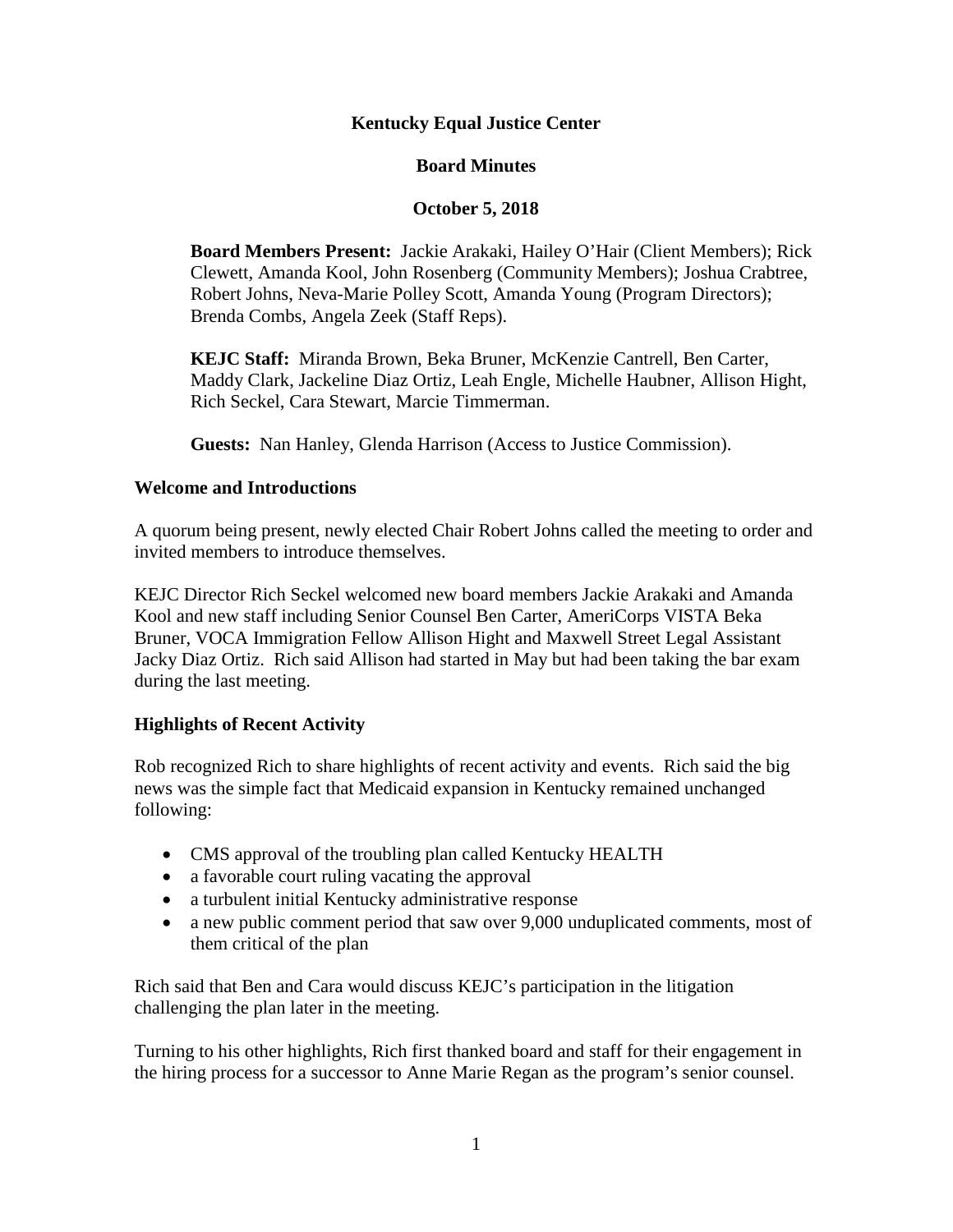He said Ben had come on board with a short period of overlap before Anne Marie's retirement September 30.

Rich said the recent KEJC Worker's Rights Task Force has started with a unique session: online streaming of Kentucky Supreme Court arguments in the case challenging the General Assembly's enactment of a "Right to Work" law. The well-attended meeting also saw Becki Smith of the National Employment Law Project attend by webinar to describe "gig economy" issues and related policy responses.

Rich said that the radio shows put together for Lexington Community Radio were unique and turned a usual sequence on its head. Until recently, all had been recorded only in Spanish, with the team now targeting some for translation into English. Shows addressed workers' rights, health care access and more. Rich said the shows could be streamed online from links on KEJC's web page. See: <http://www.kyequaljustice.org/ReclamaTusDerechos>

Finally, Rich said that the talented and energetic new Victims of Crime Act (VOCA) team at Maxwell Street was fully staffed up and ready to go full swing as it entered a second year. (Michelle Haubner noted that the team was already at full swing.) Rich complimented Maxwell Street staff for an almost incident-free move from one building to another near Maxwell Street Presbyterian Church. (The incident: Time Warner Cable went to a Lexington Ave. address in Ohio.)

## **Approval of Minutes**

Rob invited a motion on the minutes of the last meeting.

| <b>Motion:</b> | John Rosenberg moved to approve the minutes of the July 19, 2018, |
|----------------|-------------------------------------------------------------------|
|                | board meeting.                                                    |
| Second:        | Joshua Crabtree                                                   |
| <b>Action:</b> | Approved unanimously                                              |

## **Financial Report and Development Update 3rd Quarter 2018**

Rob next recognized Rich to give the Financial Report. Rich drew the board's attention to the handout for the 3rd Quarter. He said the report was based on the revised budget for 2018, as adopted at the last meeting. The revised budget incorporated Victims of Crime Act (VOCA) income and expense. The financial report cover sheet offered a summary as follows:

**Profit and Loss Budget Overview FY 2018:** anticipated a loss of \$8,673.

**Profit and Loss through September 30:** showed a gain of \$51,990 compared to the expected gain of \$7,197—a positive variance of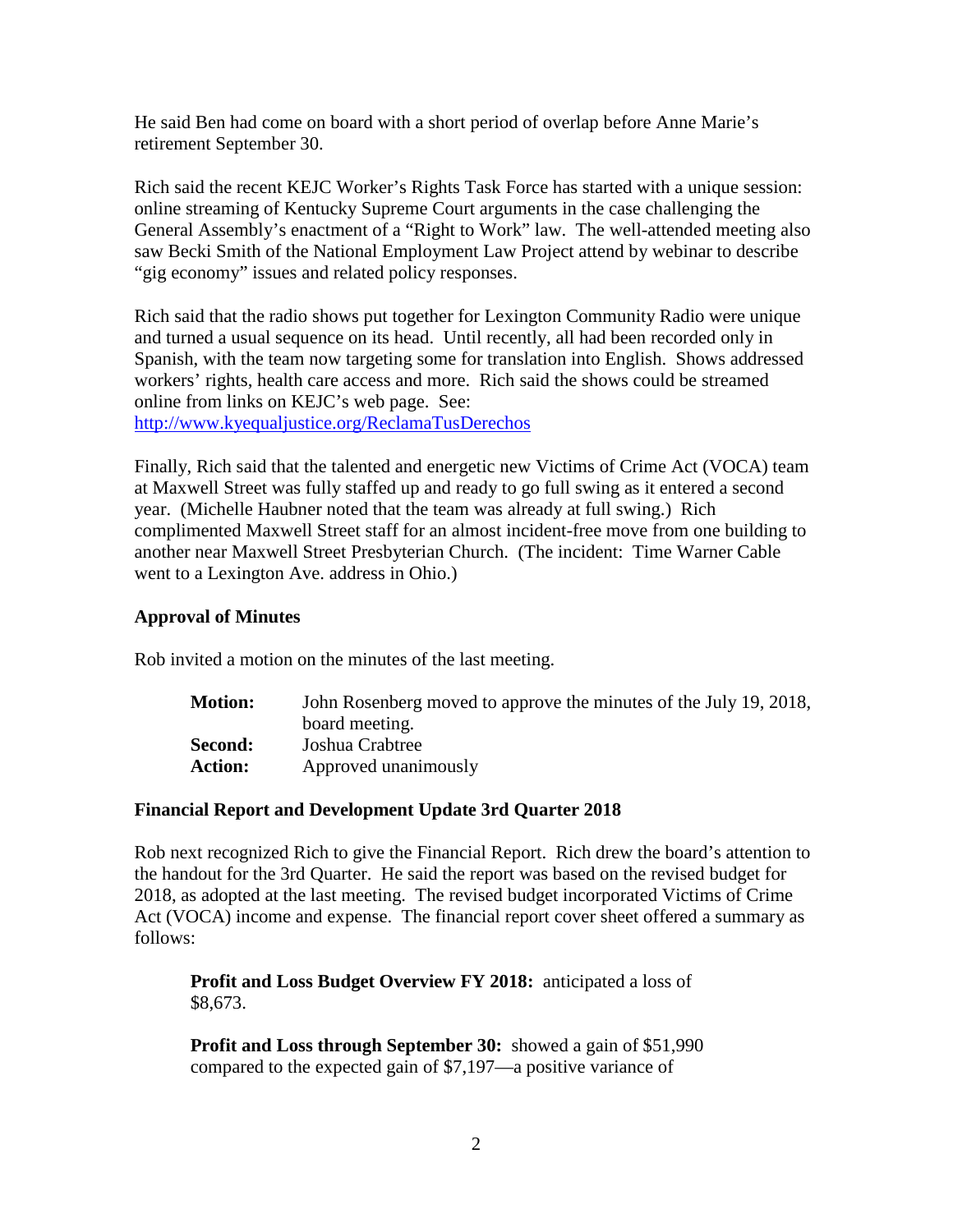\$44,793.

**Balance Sheet as of September 30:** showed Total Current Assets of \$384,280, up from \$312,638 on June 30 and up 12.89% percent from \$340,410 on September 30, 2017.

**Income and Expense Charts:** 80.9% of spending was payroll. 70.5% of income came from grants.

Turning to the Profit and Loss statement, Rich said that income had come in at 103 percent of budget, with spending at 96 percent—definitely "right side up." He noted, however, that Public Welfare Foundation in September had provided two full grant years of funding at \$80,000 each, for a period beginning July 1, 2018.

Given that KEJC had \$80,000 in income in advance for the following year, Rich said, the current year gains were not quite as impressive as they seemed. He said that special care should be taken care to preserve the extra funds for their intended use and timing.

Rich's said his cover memo retained the predicted carryover into 2019 from the original budget (\$335,366). He said he would update it for the next report and that it would likely be higher, reflecting the extra Public Welfare Foundation funds.

Rich said that his tally of unrestricted assets had risen earlier in the year, to an estimated \$105,546 at the end of the first quarter. However, he said, unrestricted funds had declined by the current quarter to a modest figure of \$51,291. Rich said that a key variable in the management of unrestricted funds was the degree to which KEJC met its VOCA grant match through in-kind contributions like rent and volunteer time instead of cash out of pocket.

Turning to the budget versus actual details, Rich said that the narrative in the income block was easy to spot: where an entry appeared in the actuals column but the budget column was blank, KEJC had won new, unexpected income. So far, two items fit that description: a \$5,000 grant from Center for Responsible Lending and \$16,000 through the Shriver Center. Rich said those items offset the risk embodied in the \$49,500 line item for "Restricted" funds from new sources.

Rich said spending on contract labor appeared to be \$4,515 over budget, but that the figure was an artifact of cash flow. He said KEJC now worked with a new umbrella agency for AmeriCorps VISTA and had paid the entire VISTA stipend share at once, instead of in two installments as it had under the prior agency. Under Litigation Expense, he said, KEJC was spending money for immigration application fees in hardship cases from a pool of donated funds given especially for that purpose.

Rich said he estimated that unrestricted reserves would last only 0.68 months if they were they the only funds available for operations. He said the figure had declined in part because the "denominator" of the equation rose to reflect the VOCA grant. He said overall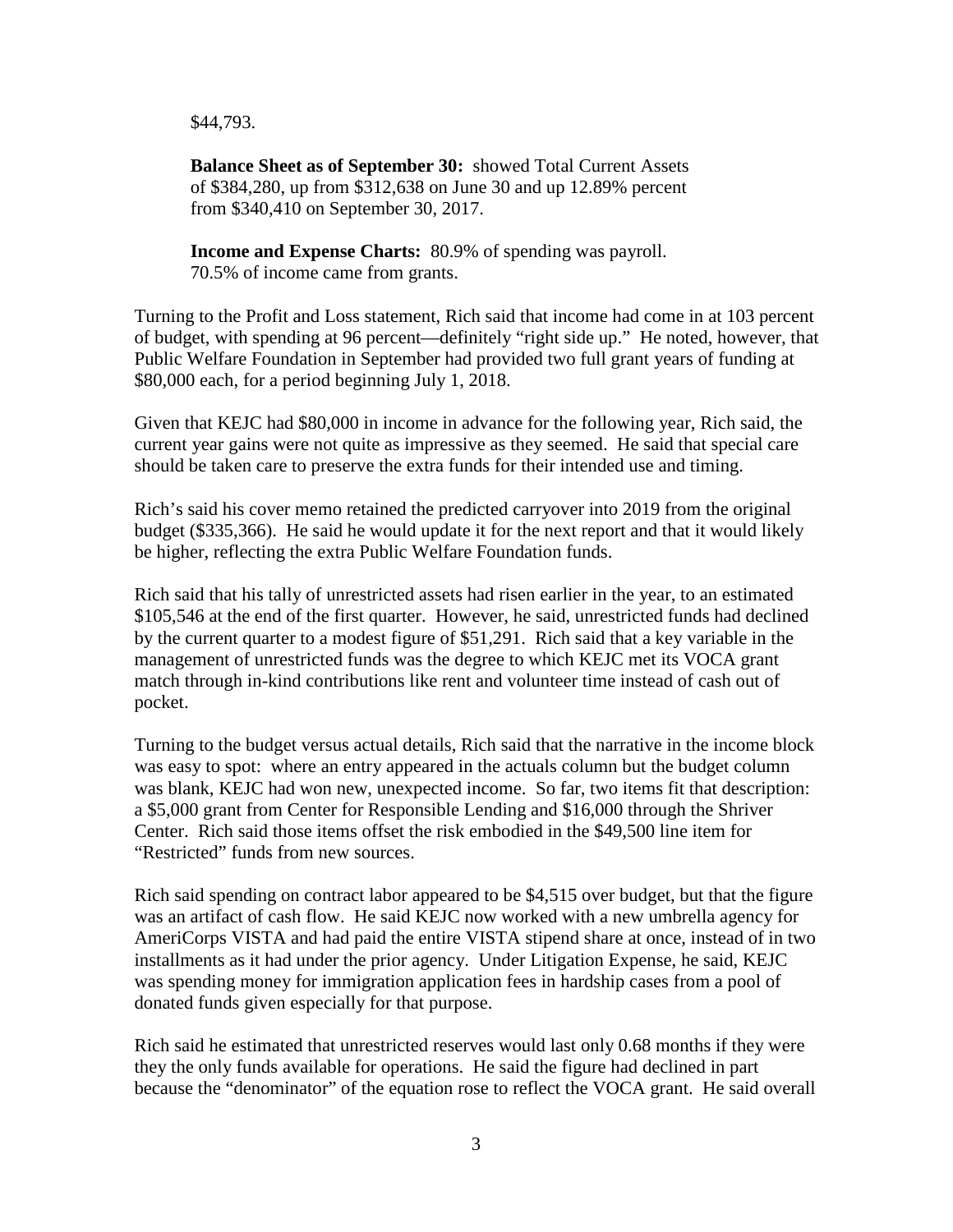reserves had declined only slightly, to 5.13 months—a passable indication of financial health. The trends were illustrated in a chart.

Finally, Rich recapped the information in his table "KEJC Recent Fundraising Effort." The table showed \$458,563 in income requested so far in the year, with \$359,627 awarded (78%), and one major grant still pending, the VOCA grant. Rich said that the online multinonprofit Good Giving Challenge and holiday letter were coming up, each giving KEJC a chance to replenish unrestricted funds.

Rob invited a motion on the Financial Report.

| <b>Motion:</b> | Rick Clewett moved to accept the Financial Report for the year |
|----------------|----------------------------------------------------------------|
|                | through September 30.                                          |
| Second:        | Amanda Kool                                                    |
| <b>Action:</b> | Approved unanimously                                           |

## **Administration and Development: Matching Challenge**

Rich said KEJC had been honored in an unusual way in Good Giving. He described a call with Lisa Adkins, the CEO of Blue Grass Community Foundation, the host organization for Good Giving. Ms. Adkins told him that an anonymous donor would match contributions to KEJC during Good Giving, 50 cents on the dollar, up to \$20,000.

"All we have to do is find one persons to give us \$40,000," Rich said, "Or 200 to give \$200." He said AmeriCorps VISTA Beka Bruner had prepared a nice pledge card to go out in the mail with the Maxwell Street newsletter, The Torch. Copies were attached to the agenda handout. (Note: By the time Good Giving ended December 3, KEJC had received over \$48,000 in donations, large and small.)

## **Administrative and Development: Audit and 990 Update**

Rich said he had provided all requested materials to auditor Vickie Richardson and her staff. He said the 990 for FY 2017 would be ready by the November 15 deadline and that he would circulate it to the board before submission. He said the audit report would be compiled shortly thereafter and that he would organize a conference call for the Audit Committee to review the report with Vickie, absent himself as management, before the next board meeting. The Audit Committee would then report to the board.

#### **Governance and Strategic Planning: Report of the Family Leave Committee**

Board member Neva-Marie Polley Scott reported on behalf of the ad hoc committee on family leave. She said committee members included herself, Brenda Combs and Angela Zeek from the board and Michelle Haubner, McKenzie Cantrell and a new volunteer, Allison Hight, from staff. Neva said the committee looked at multiple program and employer policies, with the four federally funded civil legal aid programs in the state as a benchmark.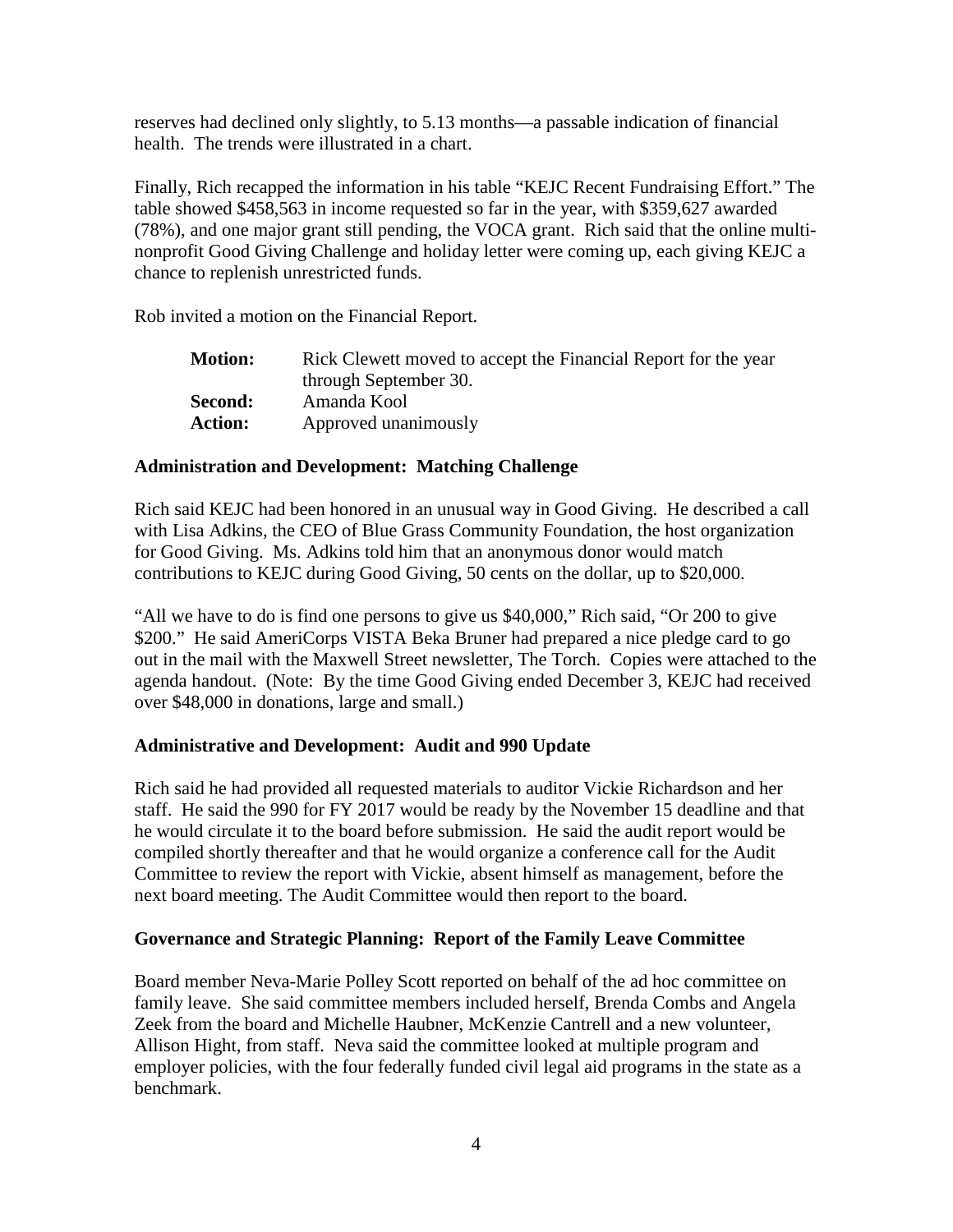Neva said the group weighed potential costs and considered work load management during leave. In the end, the group agreed unanimously to raise KEJC's paid family leave for fulltime employees from the 10 days set out in the most recent addendum to the Personnel Policies to 20 days, the same as Legal Aid Society (Neva's program). She said the committee recommended making the 20 days available regardless of gender. With respect to covering workloads during parental leave, Neva said the group had concluded that staff would gladly pitch in to keep projects and cases going.

Neva said that, in her experience, strong family leave policies help employers retain staff. She said that given KEJC's advocacy on worker's rights, the program should set a progressive example for other nonprofits.

| <b>Motion:</b> | Amanda Young moved to increase KEJC's paid family leave for     |
|----------------|-----------------------------------------------------------------|
|                | full-time employees from the current cap of 10 days to 20 days. |
| Second:        | Joshua Crabtree                                                 |
| <b>Action:</b> | Approved unanimously                                            |

In further discussion, members considered various questions about the language and implementation of the 20 day policy. Brenda Combs said the committee had purposely left out a waiting period to qualify for the leave, so new employees could benefit equally with longer term employees. Ben Carter asked whether the days had to be used in a continuous sequence. Brenda replied that the committee assumed the days could be used flexibly. Ben said that adding an "expiration date" would encourage use of the days. Josh Crabtree suggested a year.

Other questions included what would count as triggering events: e.g., whether taking in a foster child would trigger parental leave. Board member Amanda Kool suggested making the definition of the triggering event broad. Chair Rob Johns asked the committee to meet and come up with policy language implementing the 20 days and responding to questions raised during discussion, for consideration at the next meeting. Josh Crabtree thanked committee members for their diligent work.

## **Governance and Strategic Planning: Legal Work Oversight Committee**

Committee chair Chris Frost was unable to attend the board meeting because he was scheduled to present at a conference. As a result, the Legal Work Oversight Committee report was deferred until the next meeting. Most recently, the committee had provided input into the job description and salary scale for the Senior Litigation and Advocacy Counsel position.

#### **Governance and Strategic Planning: Next Meeting Date**

Rich said that under the schedule for the year, the next KEJC board meeting was set for Thursday, December 13, at 11:00 a.m. at a location in Lexington.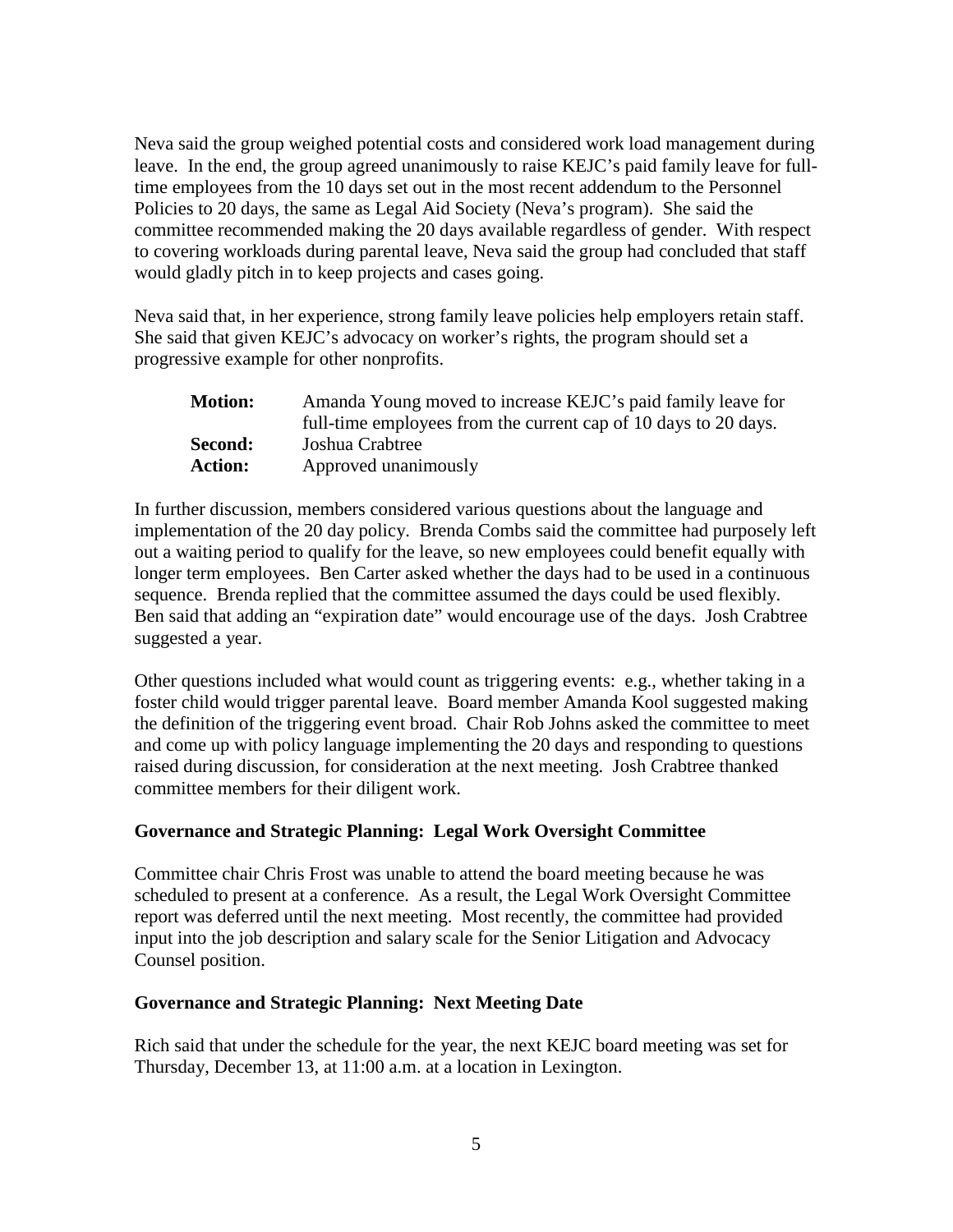## **Big Picture: Access to Justice Commission**

Legal Aid of the Bluegrass director Joshua Crabtree said that Access to Justice Commission director Glenda Harrison had been called to jury duty. He gave a brief report in her stead, noting that the programs were close to finalizing a date for the 2019 civil legal services Statewide Conference, most likely in the fall.

Josh noted that the prestigious American Bar Association (ABA) Equal Justice Conference would be held in Louisville in 2019, with the Kentucky Access to Justice Commission participating on the host committee. Josh said the conference would be held in May, the week after the Kentucky Derby.

John Rosenberg said that he served on the ABA's Standing Committee on Legal Aid and Indigent Defendants (SCLAID). He asked whether any of the Kentucky legal aid directors planned to attend the upcoming annual conference of the National Legal Aid and Defender Association. None planned to attend.

### **Big Picture: Alliance for Lawyers and Rural America**

Chair Rob Johns invited newly elected Community Board Member Amanda Kool to introduce herself and describe her work. Amanda said she had been born and raised in Kentucky. She said she spent the last five years at Harvard Law School managing a [Community Enterprise Project](https://clinics.law.harvard.edu/tlc/for-clients/community-enterprise-project/) focused on transaction legal services. Under the project, she said, students worked to remove barriers to small business development.

Amanda said the transactional approach was holistic, helping community members work through challenges like starting a small business while on disability benefits. Populations served included immigrant entrepreneurs, veterans and members of worker co-ops.

Amanda said it was important to her to "flip the narrative" and think of a law degree as something more than simply an escalator to a position in a New York law firm. She said was pleased to be back in Kentucky to foster legal services to help enterprise in rural settings.

Amanda said that and she several co-authors had published an [article](https://papers.ssrn.com/sol3/papers.cfm?abstract_id=3198411) setting out a road map for change. See "Legal Deserts: a Multi-State Perspective on Rural Access to Justice." As well, she was doing a legal needs assessment for entrepreneurs in rural areas.

Amanda said that she had co-founded a new groups, Alliance for Lawyers and Rural America, to explore the intersection of "rural" and "law." See [www.aflara.org.](http://www.aflara.org/) She offered to forward the group's newsletter and links to related list serves to board members. She said "What can be done is really the engagement."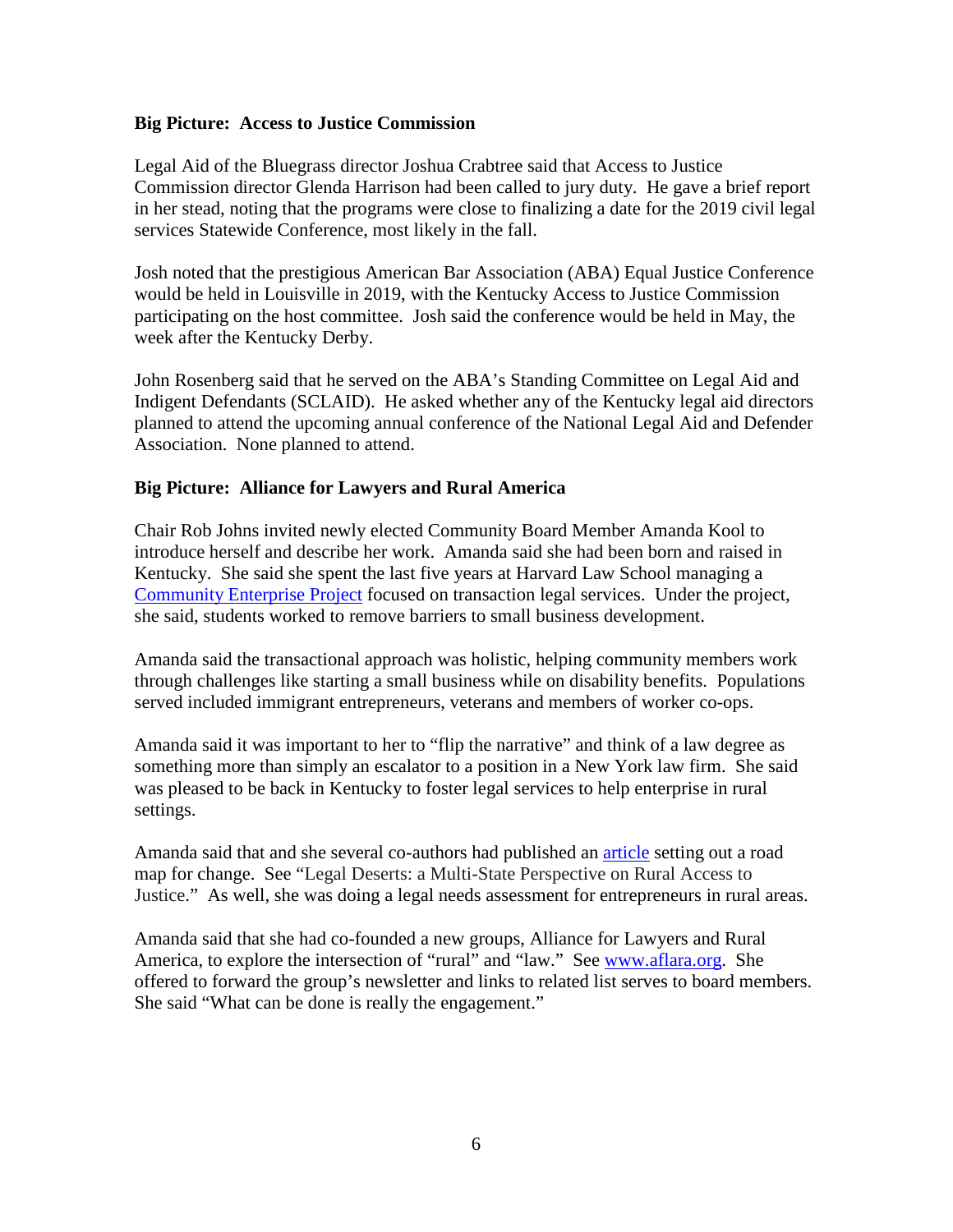## **Staff Reports Summaries**

KEJC staff reported on activities, issues, projects and successes. The reports followed a new format featuring fewer but longer reports and allowing more time for board discussion. The topics presentations at the current meeting included:

- New Senior Counsel Ben Carter's reflections on the possibilities of his new role
- A report from the VOCA team at Maxwell Street Legal Clinic

Because no board action was required in response, only highlights are included in these minutes. For more detail, see written staff reports—including reports from other staff—on the KEJC board web page under the October 5, heading at:

## [www.kyequaljustice.org/Board+Meetings](http://www.kyequaljustice.org/Board+Meetings)

Among the highlights of Ben's presentation:

- Ben said that his number one priority was to carry forward the litigation challenging federal approval of the Kentucky HEALTH Medicaid waiver. He said that Judge Boasberg's June opinion offered a road map for what CMS would need to do to win approval from the court, but a map that Kentucky might not follow. Ben said, "Where they want to go is illegal."
- Ben also discussed ongoing litigation brought by private firms to challenge University of Kentucky Hospital's use of the Revenue Cabinet to collect medical bills. Ben said that the practice gave UK tools that other hospitals didn't have. He said KEJC should consider filing an amicus brief in the case. He said the case was at the Court of Appeals with the state's brief due the same day as the board meeting.
- Ben said that he wanted to visit all the civil legal aid programs represented on the board, in part to identify litigation opportunities in consumer law. He offered to co-counsel or otherwise help people in the programs try cases. He said he had reached out to KEJC staff and statewide task force chairs to establish a full year calendar of task force meetings for 2019.
- Ben said that he wanted to do a survey of legal issues and litigation possibilities similar to what Anne Marie did when she began in 2002, but "not starting from zero."

Among the highlights of the VOCA presentation:

• Maxwell Street Program Director Leah Engle said that the program was moving on or around October 15 back to Blevins House, a big white house directly behind Maxwell Street Presbyterian Church. The program earlier had used the same